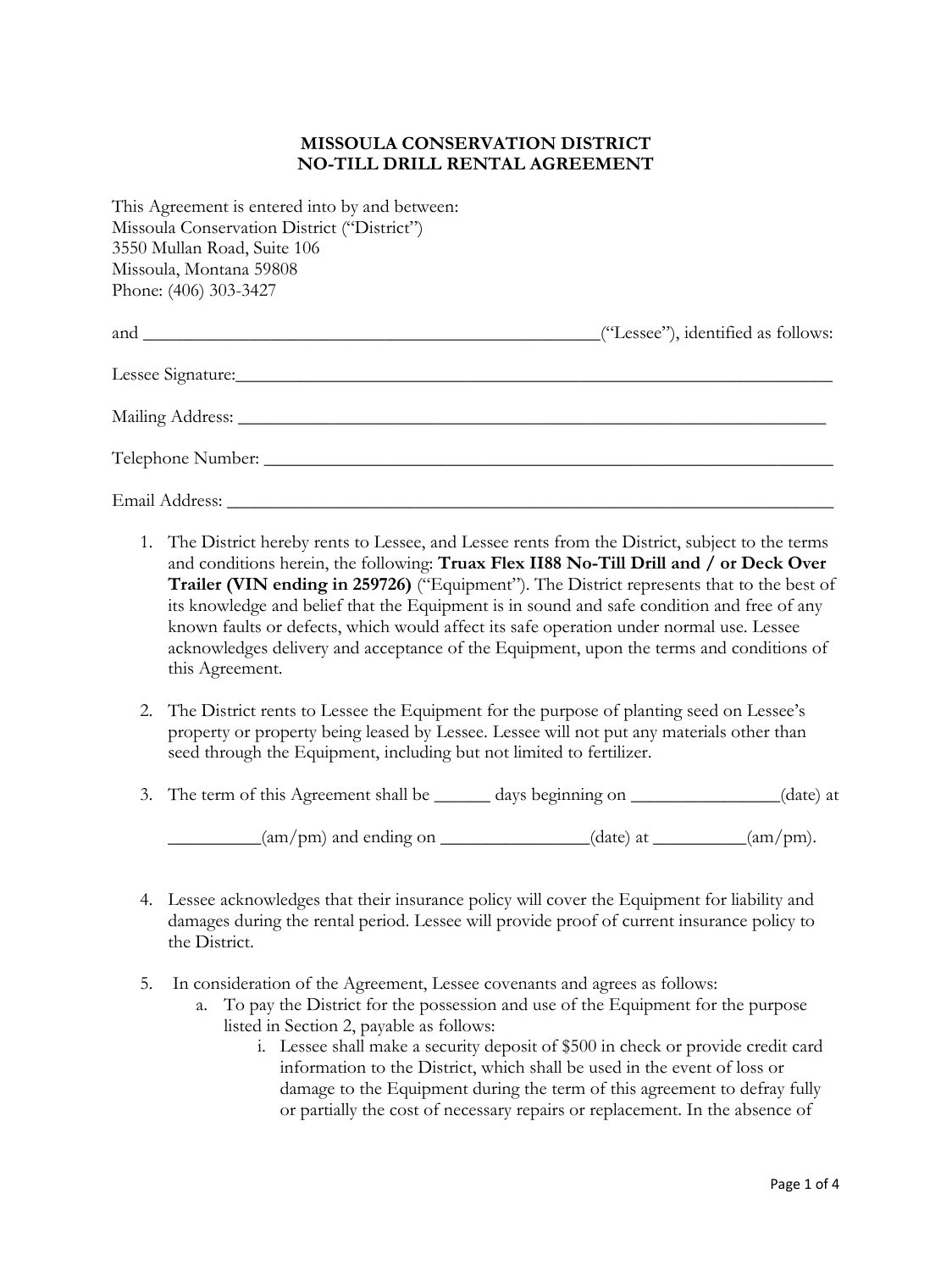damage or loss, the deposit shall be credited toward payment of the rental fee and any excess shall be returned to Lessee.

- ii. Rate of Equipment rental is \$150 per day, which includes time necessary to haul Equipment.
- iii. The Lessee will pay for the cost of transporting the Equipment from and returning the Equipment to Missoula Conservation District, 3550 Mullan Road, Ste 106, Missoula, Montana 59808. Transportation shall take place during the term listed in this Agreement. Lessee agrees to return the Equipment to Missoula Conservation District, 3550 Mullan Road, Ste. 106, Missoula, Montana 59808 by the time on the ending date of this Agreement as specified in Section 3. If Lessee fails to return the Equipment promptly at the end of the rental period, additional rental fees will be charged and payable for each day, prorated at one and one-half times the normal rental rate.
- b. To safely keep and carefully use the Equipment and not sell, remove, or attempt to remove the Equipment or any piece thereof except as is reasonably necessary for the purpose listed in Section 2.
- c. Lessee shall, during the term of this Agreement, abide by and conform to, and cause others utilizing the Equipment to abide by and conform to, all laws, rules, and regulations controlling or in any manner affecting operation or use of the Equipment.
- d. Lessee agrees not to use the Equipment for illegal purposes. Lessee further agrees not to operate the Equipment in a negligent manner. Lessee agrees not to permit the Equipment to be operated by any other person other than those named in this Agreement without written permission of the District. Lessee agrees not to carry property or materials in excess of the rated capacity of the Equipment.
- e. Lessee accepts the Equipment in its present condition. Lessee shall maintain Equipment in its present condition, reasonable wear and tear occurring despite standards of good maintenance of Equipment excepted. Lessee shall repair at his/her own expense any damages to the Equipment caused by operation or use by Lessee or by others during the term of this Agreement and until delivery of the Equipment to Missoula Conservation District, 3550 Mullan Road, Ste. 106, Missoula, Montana 59808 by the date specified in this Agreement. An Inspection Report shall be completed before and after the term of this Agreement and shall be signed by both parties to the Agreement.
- f. If Lessee will have someone other than themselves operating the equipment, their information must be provided in this Agreement as follows:

Name of person $(s)$  to be operating Equipment:

Age of person $(s)$ :

Proof of age given (i.e. Driver's License No.):

g. Lessee acknowledges the proper loading and unloading procedures of the equipment as well as the use and operating procedure of the equipment. If no knowledge of operation is known by Lessee, then instructions will be given to Lessee that are deemed necessary in order to rent this equipment. By signing this agreement the Lessee acknowledges review of operating procedures of the equipment.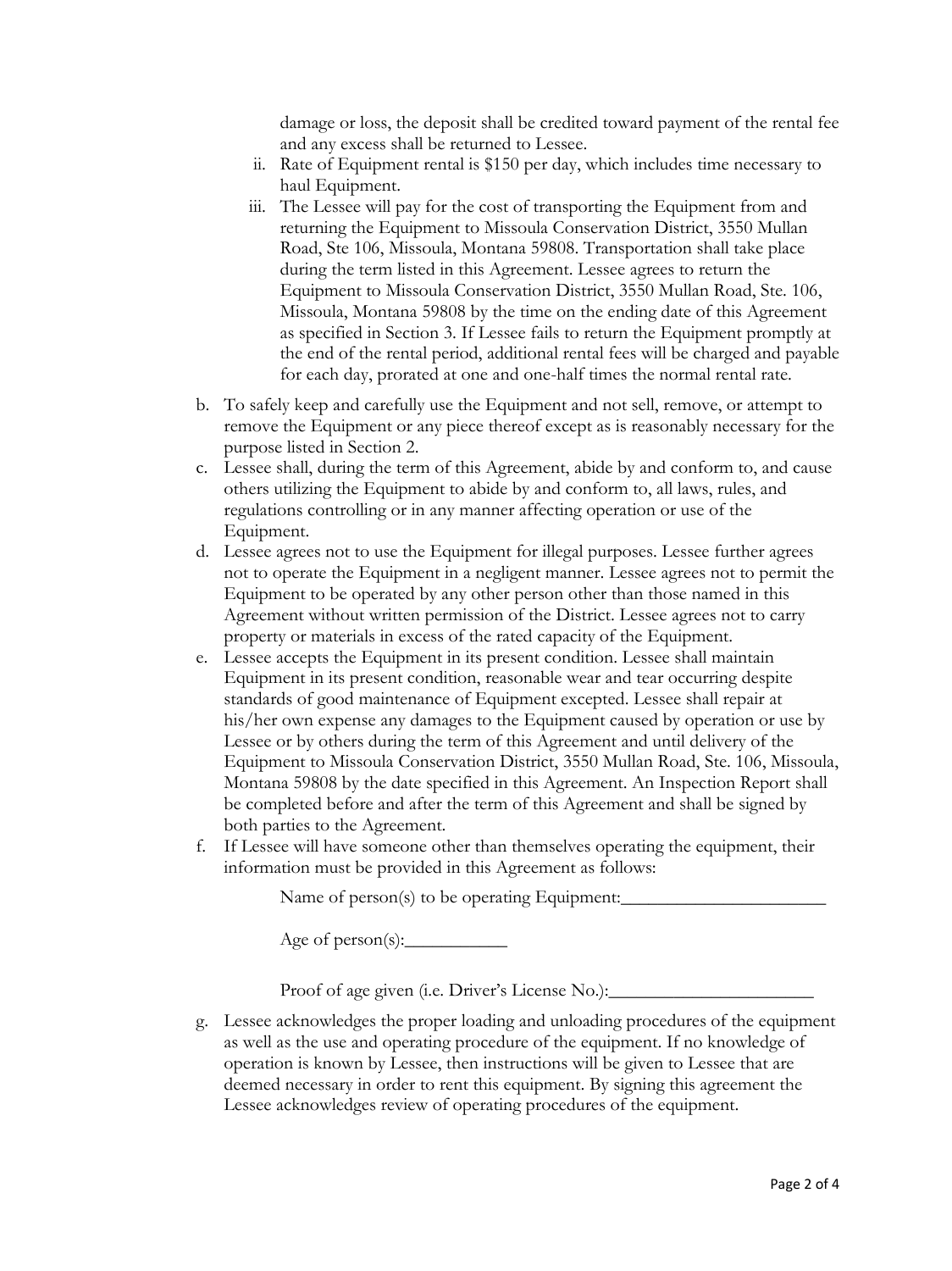h. The equipment will be transported by a vehicle with the description as follows:

| Vehicle Registered To: |  |
|------------------------|--|
|                        |  |
|                        |  |

- i. The Lessee will be responsible for the cleaning and removal of seed from the seed tubes and seed boxes before returning Equipment. If the Equipment is not returned cleaned to the satisfaction of District staff, a cleaning fee of \$150 will be charged.
- j. The equipment will be scheduled out on a first come, first serve basis with priority given to use within Missoula County. Scheduling for use outside of Missoula County requires a minimum one-week reservation prior to the first day of the rental. The scheduling will be done by the Missoula Conservation District office in Missoula, Montana.
- k. Neither Lessee nor others shall have the right to incur any mechanic's or other lien in connection with the repair, maintenance, or storage of said Equipment, and Lessee agrees that neither he/she nor others will attempt to convey or mortgage or create any lien of any kind or character against the same or do anything or take action that might mature into such a lien.
- l. Lessee will be required to present an automobile insurance card, issued by an insurance company (not an agent) and that is valid during the entire rental period, as proof of insurance coverage.
- m. Lessee shall be responsible and liable to the District for, and indemnify the District against, any and all damage to the Equipment, which occurs in any manner from any cause or causes during the term of this lease or until return and delivery of the Equipment to the District. Lessee shall be responsible and liable for, indemnify the District against, hold the District free and harmless from any claim, suits or actions, including reasonable attorneys' fees and all costs of litigation and judgment of any kind which arise or in any manner are occasioned by the acts or negligence of Lessee or others in the custody, operation or use of, or with respect to, said Equipment, during the term of this lease or until return and delivery of the Equipment to Lessor.
- n. Lessee will keep insured from and including this day until return and delivery of the Equipment to the District, in such company or companies as the District shall approve, according to applicable standard forms of policy, and for the benefit of the District (1) against the loss or damage from any cause or causes to the Equipment, and (2) against the liability for personal injuries, death, or property damages, or any of them, arising or in any manner occasioned by the acts or negligence of Lessee or others in the custody, operation or use of, or with respect to said Equipment. Amounts for this coverage will be no less than that required by the State of Montana.
- o. It is mutually agreed that in case Lessee shall violate any of the aforesaid covenants, terms and conditions the District may at its option without notice terminate this Agreement and take possession of the Equipment wherever found.